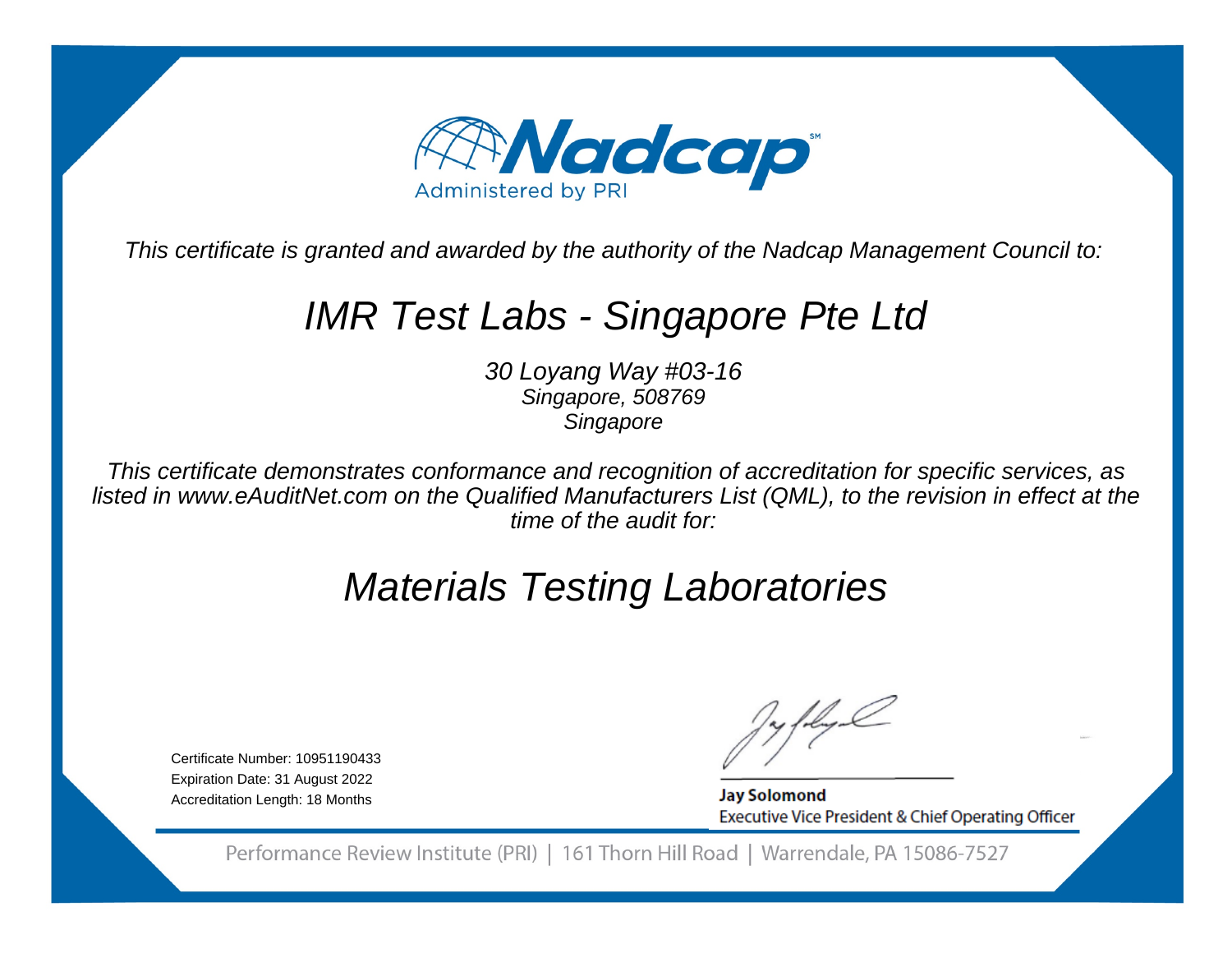

#### **SCOPE OF ACCREDITATION**

#### **Materials Testing Laboratories**

#### **IMR Test Labs - Singapore Pte Ltd** 30 Loyang Way #03-16 Singapore, 508769 Singapore

This certificate expiration is updated based on periodic audits. The current expiration date and scope of accreditation are listed at: www.eAuditNet.com - Online QML (Qualified Manufacturer Listing).

In recognition of the successful completion of the PRI evaluation process, accreditation is granted to this facility to perform the following:

# **AC7101/1 Rev G - Nadcap Audit Criteria for Materials Testing Laboratories – General Requirements for All Laboratories (to be used on audits on/after 5 May 2019)**

### **AC7101/2 Rev D - Nadcap Audit Criteria for Materials Testing Laboratories – Chemical Analysis (to be used on audits before 30 August 2020)**

(F) Atomic or Optical Emission Spectroscopy (AES or OES)

(F2) Atomic Emission Spectroscopy – Inductively Coupled Plasma (ICP–OES/AES)

(F3) Atomic Emission Spectroscopy – Spark/Arc (S/A–OES)

(G) Elemental Analysis (Combustion or Fusion)

- $(G1)$  Carbon
- (G2) Hydrogen
- (G3) Nitrogen
- (G4) Oxygen
- (G5) Sulfur

Specify the Alloy Base for Accreditation

- Al Base
- Co Base
- Cu Base
- Fe Base
- Ni Base
- Ti Base

#### **AC7101/3 Rev D - Nadcap Audit Criteria for Materials Testing Laboratories – Mechanical Testing (to be used on audits on/after 4 December 2016)**

(A) Room Temperature Tensile

- (B) Elevated Temperature Tensile
- (C) Stress Rupture
- (XA) Creep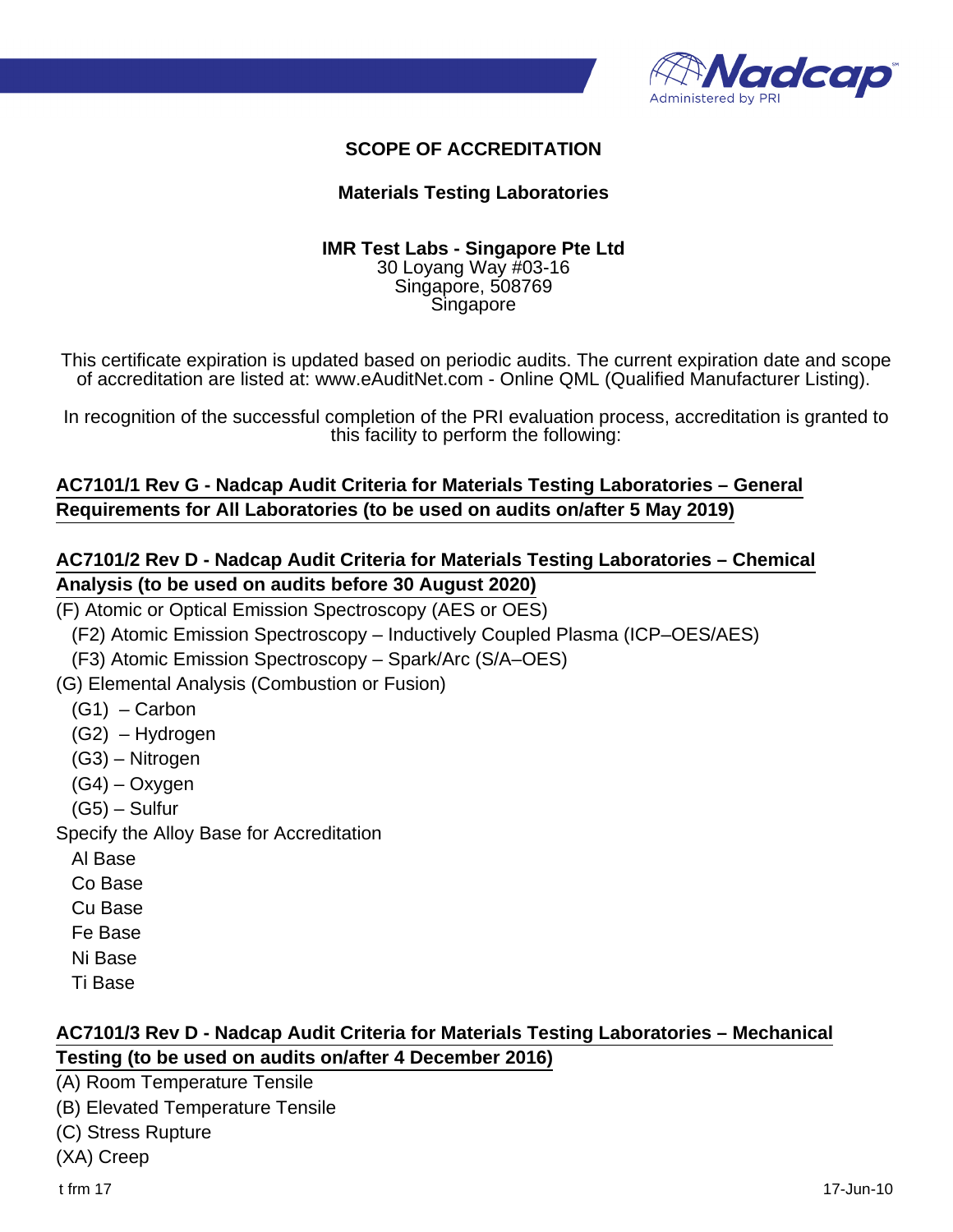#### (XN) Bend Testing

# **AC7101/4 Rev F - Nadcap Audit Criteria for Materials Testing Laboratories – Metallography and Microindentation Hardness (to be used on/after 14 August, 2016)**

(L0) Metallographic Evaluation

(L1) Microindentation (Interior)

(L10) Near Surface Examinations – Carburization / Decarburization

(L11) Grain Size

(L12) Inclusion Rating

(L2) Near Surface Examinations – Alloy Depletion

(L3) Near Surface Examinations – Oxidation/Corrosion

(L5) Near Surface Examinations – Microindentation (Surface–Case Depth)

(L6) Near Surface Examinations – Nitriding

(L7) Near Surface Examinations – IGA, IGO

(L8) Near Surface Examinations – Alpha Case: Wrought Titanium

(L9) Near Surface Examinations – Alpha Case: Cast Titanium

(XL) Macro Examination

# **AC7101/5 Rev D - Nadcap Audit Criteria for Materials Testing Laboratories – Hardness Testing (Macro) (to be used on audits on/after 22 March 2015)**

(M2) Rockwell Hardness

# **AC7109/5 Rev G - Nadcap Audit Criteria for Coating Evaluations (Laboratory) (Req'd for all Coatings audits - except suppliers using Nadcap approved AC7109/5 labs) (to be used on audits BEFORE 13-Feb-2022)**

Bond Strength – Tensile Erosion – Ambient Hardness – Rockwell Metallography/Microstructure Microindentation Hardness – Vickers Thickness – Metallographic

# **AC7110/13 Rev B - Nadcap Audit Criteria for Evaluation of Welds to be used ON OR AFTER 5 MAY 2013**

NOTE: IF YOU ARE SELECTING THE AC7110/13 CHECKLIST YOU MUST ALSO SELECT AC7101/4 – Nadcap Audit Criteria for Materials Testing Laboratories – Metallography and Microhardness. You must also select AC7110/13S

 Supplement A – Metallurgical Evaluation of Welder / Welding Operator Qualifications (identify if this process is used)

Supplement B – Metallurgical Evaluation of Fusion Welds (identify if this process is used)

Supplement C – Metallurgical Evaluation of Electron Beam / Laser Welds (identify if this process is